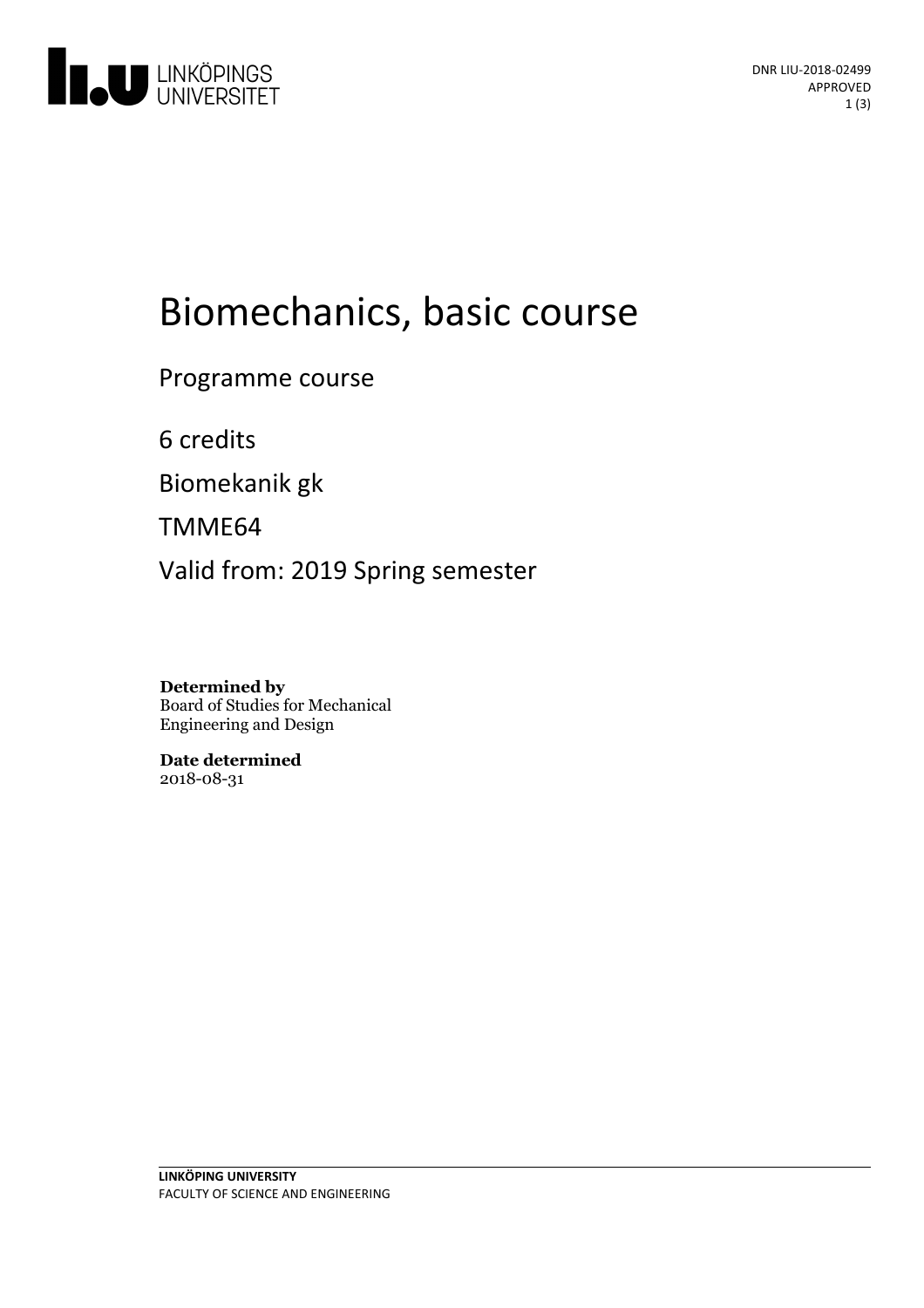# Main field of study

Mechanical Engineering

#### Course level

First cycle

## Advancement level

 $G<sub>2</sub>X$ 

## Course offered for

- Mechanical Engineering, M Sc in Engineering
- Design and Product Development, M Sc in Engineering
- Energy-Environment-Management M Sc in Engineering

# Specific information

Cancelled HT19

## Examination

| TEN1 Written Examination                   | 3 credits $U, 3, 4, 5$ |  |
|--------------------------------------------|------------------------|--|
| <b>PRA1</b> Written Report of Project Work | 3 credits $U, 3, 4, 5$ |  |

## Grades

Four-grade scale, LiU, U, 3, 4, 5

#### Course literature

David A. Winter, Biomechanics of and motor control of human movement, ed. Wiley, 2009. Peter Christensen, Computational rigid body mechanics (kompendium, Bokakademin)

#### Department

Institutionen för ekonomisk och industriell utveckling

# Director of Studies or equivalent

Peter Schmidt